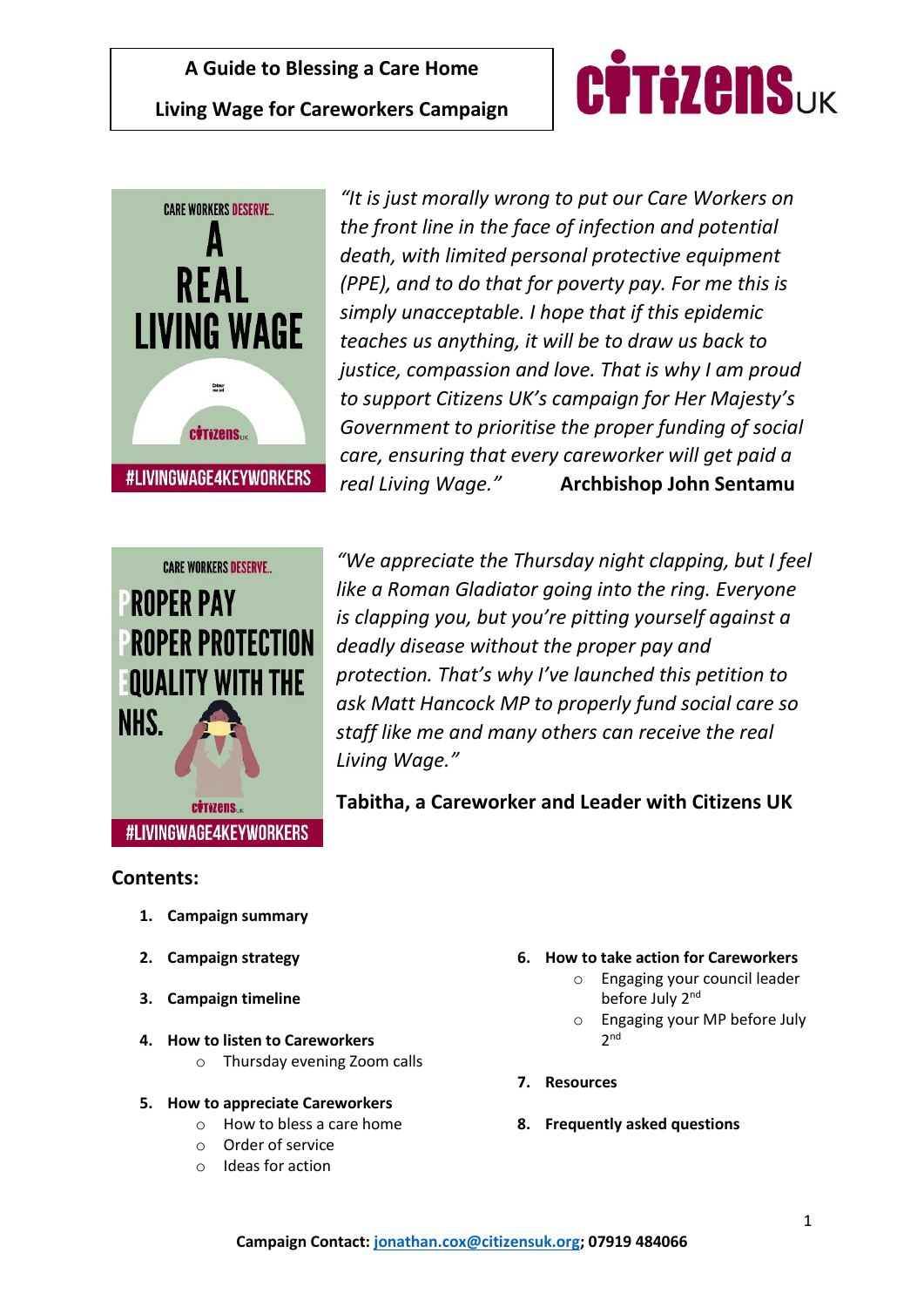**Living Wage for Careworkers Campaign**



## **1. Campaign Summary**

Every Thursday from June  $4<sup>th</sup>$  to July  $2<sup>nd</sup>$  we are asking clergy across the UK to use the slot between 19:00 and 20:15 (when we used to 'clap for carers') to:

- a) **listen** to careworkers and the challenges they face;
- b) **appreciate** careworkers by blessing a local care home;
- c) **take action** to engage local council leaders and MPs and ask them to support our call for the UK Government to invest the £1.4 billion needed in the social care sector to fund a real Living Wage of £9.30 an hour for careworkers.

## **2. Campaign Strategy**

Every congregation is likely to have an existing connection with a local care home. You may also have care workers in your congregations – not to mention recipients of care. Following on from Tabita's agitation we are encouraging as many clergy (and lay people) as possible to use this Thursday to not just *clap* for carers, but to first *listen* to care workers, then to *appreciate* them through some kind of public blessing, and then *act* to help ensure that they get the pay and protection they need.

To make a difference to careworkers like Tabitha, our blessings need to be matched with action. How does blessing a care home lead to the Real Living Wage for Careworkers? Here's how:

- **Sign and circulate Tabitha's petition**: Sending [Tabitha's petition](https://www.livingwage4keyworkers.org.uk/) to potential allies in your area can be a great way of raising awareness and galvanising support.
- **Go public with the support of a powerful team of local allies:** Ask your congregation, other clergy and community leaders, careworkers and care recipients to sign three versions of a similar letter – one to your local MP and one to your local council leader, asking them to support the campaign, and requesting a Zoom meeting to discuss the issue. And a third to your local newspaper to highlight the issue;
- **Get the support of your local council leader and MP:** Meet with your council leader and MP – arrange a delegation of 5-10 key community leaders, careworkers and care recipients to meet with your political representatives on Zoom.
- **Ask your local MP and Council Leader make representations to the UK Government:** Ask them to support the campaign and to sign an open letter to the UK Government calling for extra investment in the social care sector to enable careworkers to receive the Real Living Wage of £9.30 an hour.

It has been widely reported that the Prime Minister is due to make a major speech about work in June, and that the Chancellor Rishi Sunak will make some major financial commitments in July and in the autumn, which are all opportunities to push the Real Living Wage for Careworkers onto the agenda. The suggestion this might already be being considered has been reported in the newspapers: [https://www.thesun.co.uk/money/11762307/rishi-sunak-plan-fix-unemployment](https://www.thesun.co.uk/money/11762307/rishi-sunak-plan-fix-unemployment-boost-economy-national-insurance/)[boost-economy-national-insurance/](https://www.thesun.co.uk/money/11762307/rishi-sunak-plan-fix-unemployment-boost-economy-national-insurance/) .

If enough council leaders (who commission a lot of social care) and MPs lobby the UK Government, it increases the likelihood that the Chancellor is willing to provide the £1.4 billion extra investment needed to fund a Real Living Wage for Careworkers.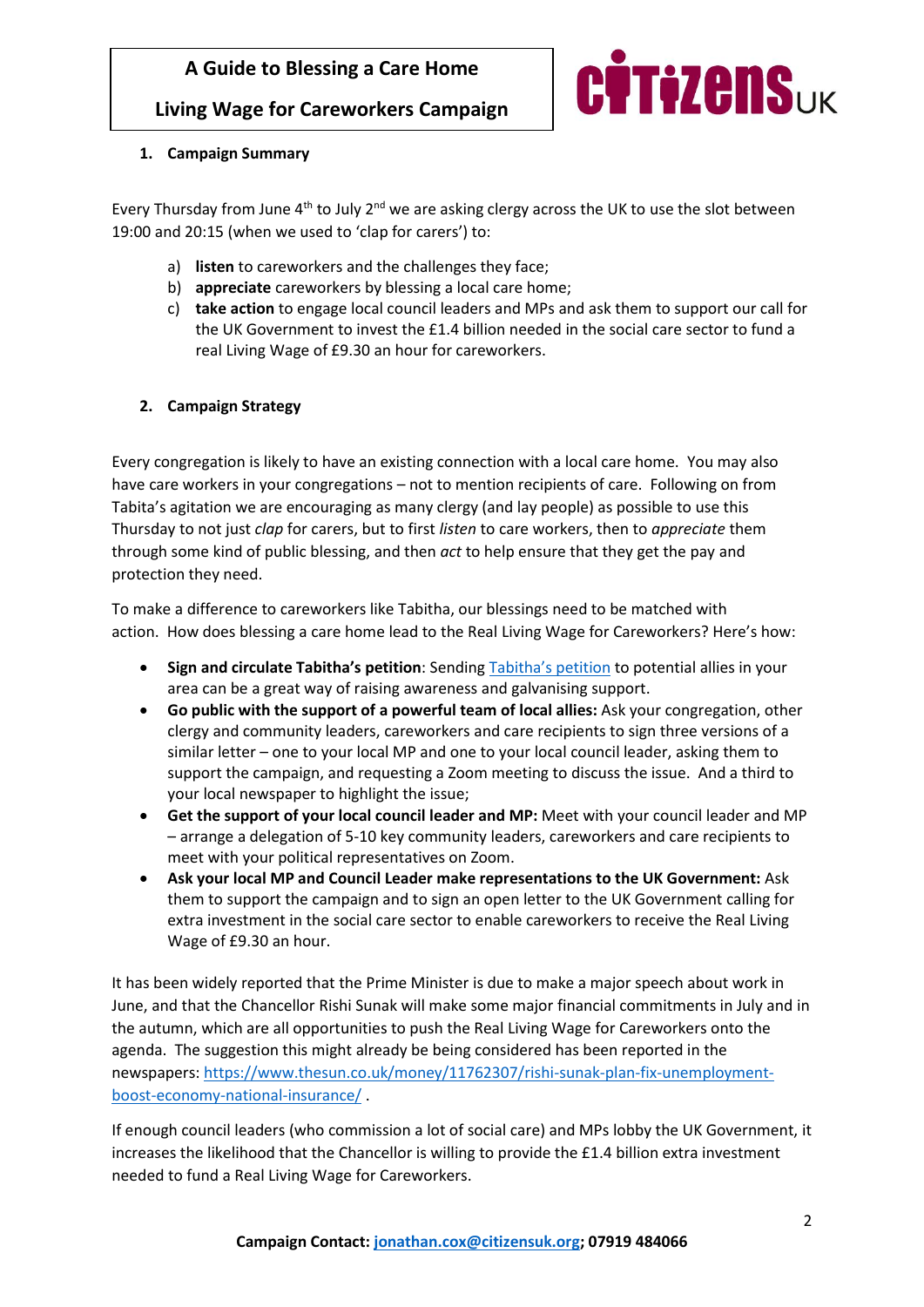

**Living Wage for Careworkers Campaign**



**3. Campaign Timeline**



**Take Action - Negotiate** 

- . July 2nd Proposed UK-wide Care Home Action
- . July 9th Weekly Thursday Action
- . July 16th Weekly Thursday Action
- .July 23rd Weekly Thursday Action
- . July 30th Weekly Thursday Action

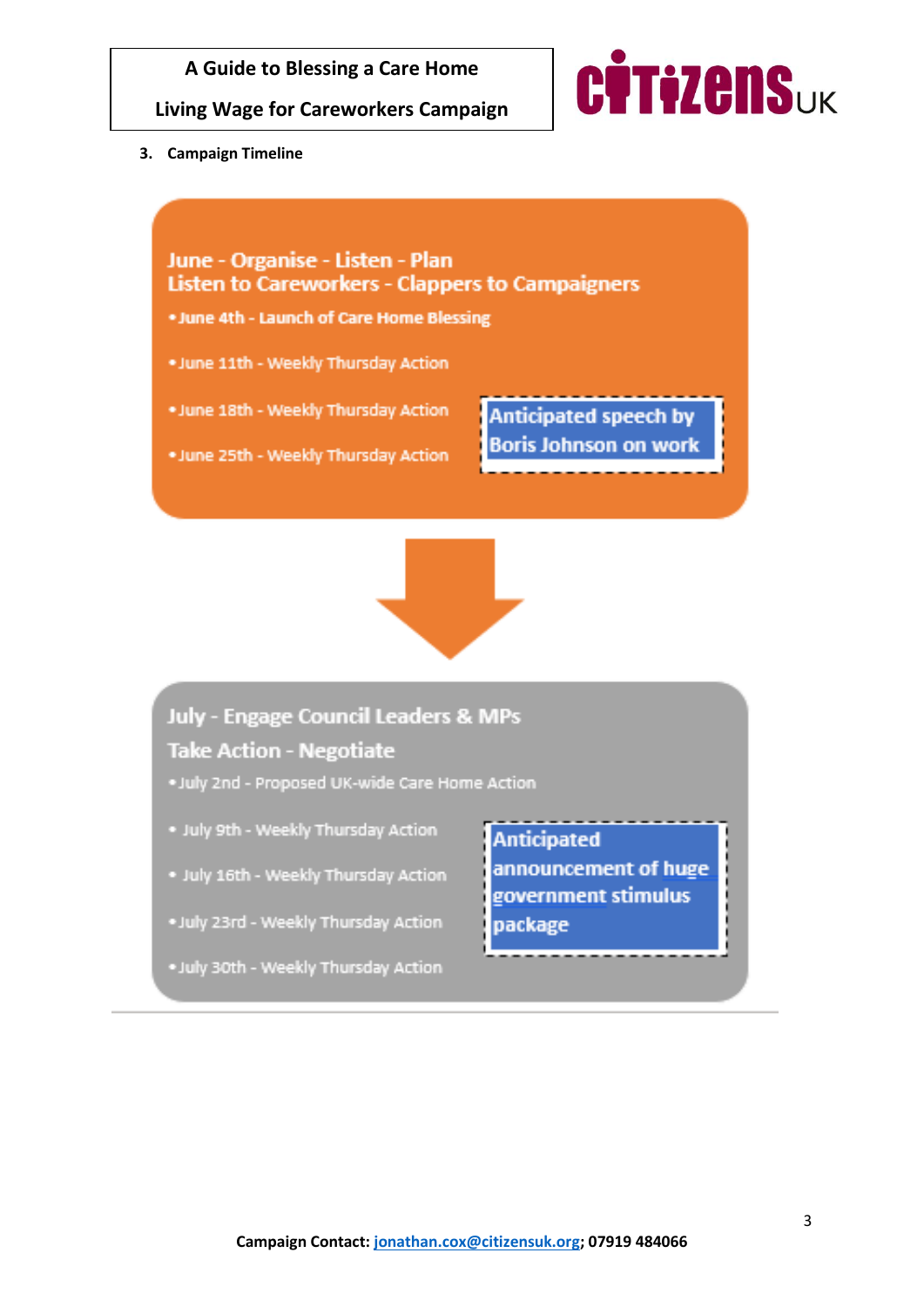# **Living Wage for Careworkers Campaign**



## **4. How to Listen to Careworkers**

The best way to listen to Careworkers and their needs is to reach out to the ones you know, or who work in the local area. If you already have a relationship with a local care home then you could contact the management, explain the campaign, and ask if you could engage with them and their staff.

You could ask questions like:

- Why did you become a Careworker? What keeps you in it?
- What were the biggest challenges of being a Careworker before Coronavirus? What are the biggest challenges now?
- Are there any practical things the community could do to help you, your colleagues, or those you care for?
- If Matt Hancock, the Cabinet Minister responsible for Social Care, was standing here in front of us, what would you say to him?
- If you could change one thing about the social care system, what would it be?

We are also organising a weekly *['BEFORE you Clap… Listen'](https://cuk.zoom.us/j/3977394096)* Zoom panel discussion with Careworkers at 19:00 on Thursday evenings from June  $4<sup>th</sup>$  to July  $2<sup>nd</sup>$ . Careworkers will be sharing their stories and answering questions, so join if you can.

Here's th[e link to t](https://www.facebook.com/citizenswales/videos/1044209596038083/?tn-str=k*F)he first 'Listen before you Clap' Zoom call: [https://www.facebook.com/citizenswales/videos/1044209596038083/?tn-str=k\\*F](https://www.facebook.com/citizenswales/videos/1044209596038083/?tn-str=k*F)

#### **5. How to Appreciate Careworkers**

• **Plan a 'Blessing' of a Care Home** – Find a care home in your local area (build on existing links if you have them). If you can, contact them and let them know what you are planning. Listen to their needs and see if there is anything practical the wider community could be doing to support their staff or residents. Think about what you might do for the blessing. You may already have a simple liturgy or prayer in mind. If you can, make sure you **time it to finish at 20:00** so that it can segue into the 'clap for carers' (which may or may not still be happening in your area). You could take a small number of people and do a socially-distanced clapping after the blessing. You could make banners, or write supportive messages in chalk on the pavement outside for the careworkers to see as they enter/leave. It might just be you saying a prayer with a photographer to capture the moment. There's a brilliant video of a C[are Home Blessing](https://www.facebook.com/stmarysbeaconsfield/videos/686209385565653/)  by Rev Jeremy Heywood and Bishop Alan Wilson in Beaconsfield here: [https://www.facebook.com/stmarysbeaconsfield/videos/686209385565653/.](https://www.facebook.com/stmarysbeaconsfield/videos/686209385565653/) You could have your congregation 'twin' with the care home and plan a series of activities to meet the needs of their residents or workers. Your congregation could find out what the workers would really appreciate and arrange with a local business and the care home management to deliver some cakes or other goodies for the staff. You could ask your congregation to put up supportive posters in their windows. It's up to you. *NB Don't enter the care home property unless explicitly invited to do so in advance (and don't block the entrance - the pavement outside is probably safer). Make sure your plans are compliant with social distancing and the latest COVID-19 regulations that apply in your nation.*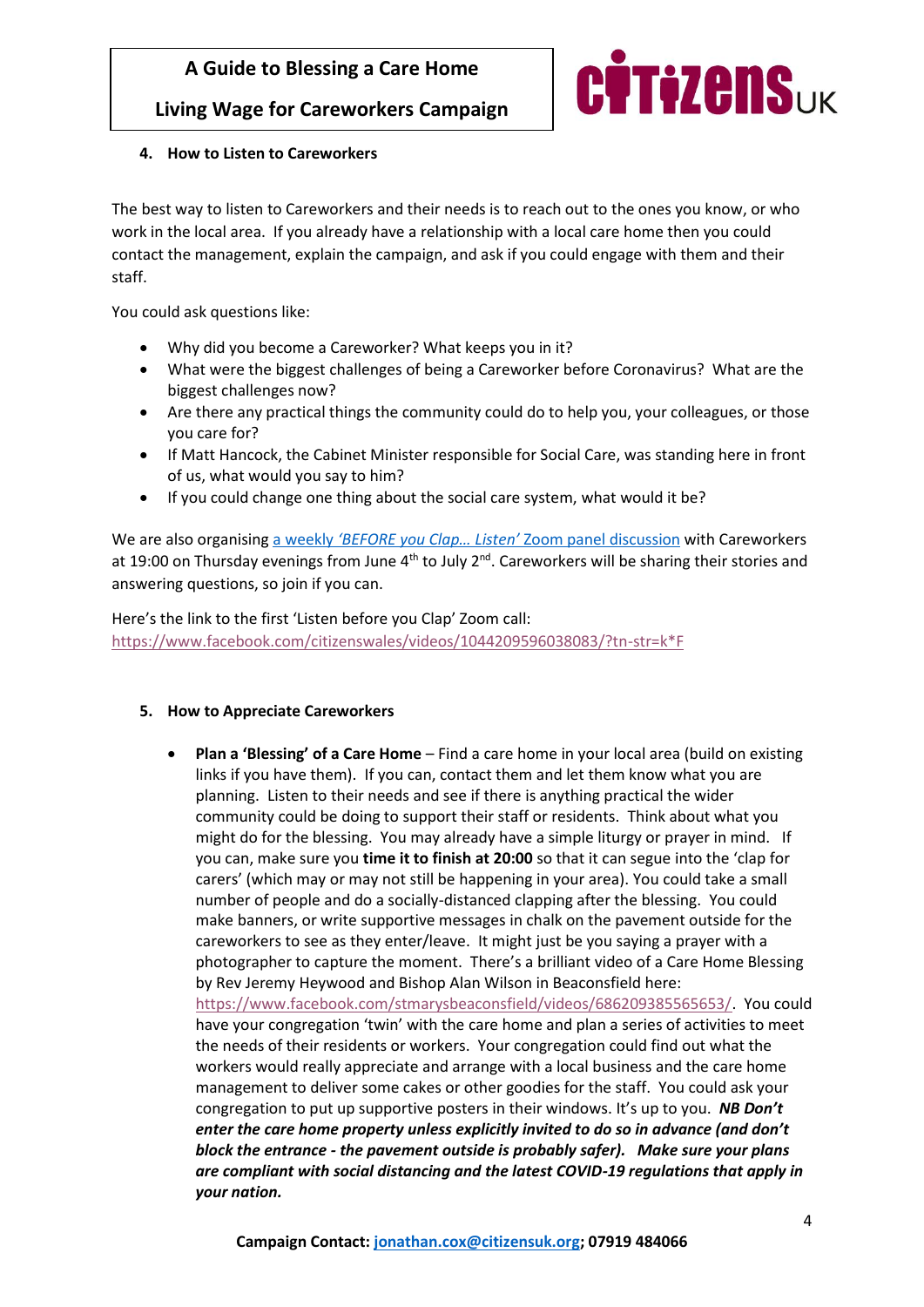# **Living Wage for Careworkers Campaign**



• **Order of Service for Blessing of a Care Home**

With thanks to Rev Dr Jeremy Brooks, Team Rector of the Beaconsfield Area Ministry in the Diocese of Oxford, for this draft [Order of Service.](https://www.dropbox.com/s/r02epuoi1fac410/Blessing%20for%20Care%20workers%20-%20updated.docx?dl=0)

Here's another [liturgy](https://www.dropbox.com/s/bfcjsmcwh9yz20v/BLESSING%20OF%20A%20CARE%20HOME%20-%20Fr%20Jesse%20Smith.docx?dl=0) from Fr Jesse Smith, Vicar of Caerau with Ely in the Diocese of Llandaff.

- **Ideas for Blessing Actions**
	- o Deliver cakes or flowers for the staff
	- o Give them a potted plant/seeds to represent the emergence of care workers into the public realm as the campaign develops
	- o Offer chaplaincy or pastoral care to the staff
	- o Draw rainbows in chalk on the pavement outside the care home
	- o Write supportive messages for the staff to read as they walk into work
	- $\circ$  Organise people to applaud outside the care home at 20:00 each Thursday
	- $\circ$  Help the staff with practical issues like securing PPE, or offering lifts if they want to avoid public transport
	- o Learn the names of all the care workers, and have the congregation write individual appreciation cards
	- o Invite a care worker to share their experience with your congregation
	- o Organise the care recipients to sign a letter to the local MP supporting the call for a Living Wage

#### **6. How to Take Action for Careworkers**

- **Ask your Local MP to Back the Campaign**
	- o Find contact details for your local MP: [https://members.parliament.uk/FindYourMP.](https://members.parliament.uk/FindYourMP)
	- $\circ$  Here's a draft letter (though best to put in your own words with as much local content and flavour as possible!): Dear [Name of MP],

I am writing to you as the *[Vicar of Parish]* to ask for your support for the Citizens UK campaign to ensure careworkers are paid the Real Living Wage of £9.30 an hour (£10.75 in London).

Careworkers are at the frontline of the fight against COVID-19 in *[name of constituency]* and having recently blessed a local care home, I know how much care recipients and their families value their vital work. We have all been 'clapping for carers' on Thursday evenings in recognition of the danger they face, and yet they are often paid at the minimum wage (also known as the National Living Wage) of £8.72 an hour. We are calling for the UK Government to invest the £1.4 billion that the Resolution Foundation estimates it would cost for every careworker to be paid the Real Living Wage of £9.30 an hour. This would allow careworkers to live with greater dignity and to escape from poverty pay. *[Add detail on what local careworkers say about the impact extra pay would have on their lives.].* We know that the public, commissioners of social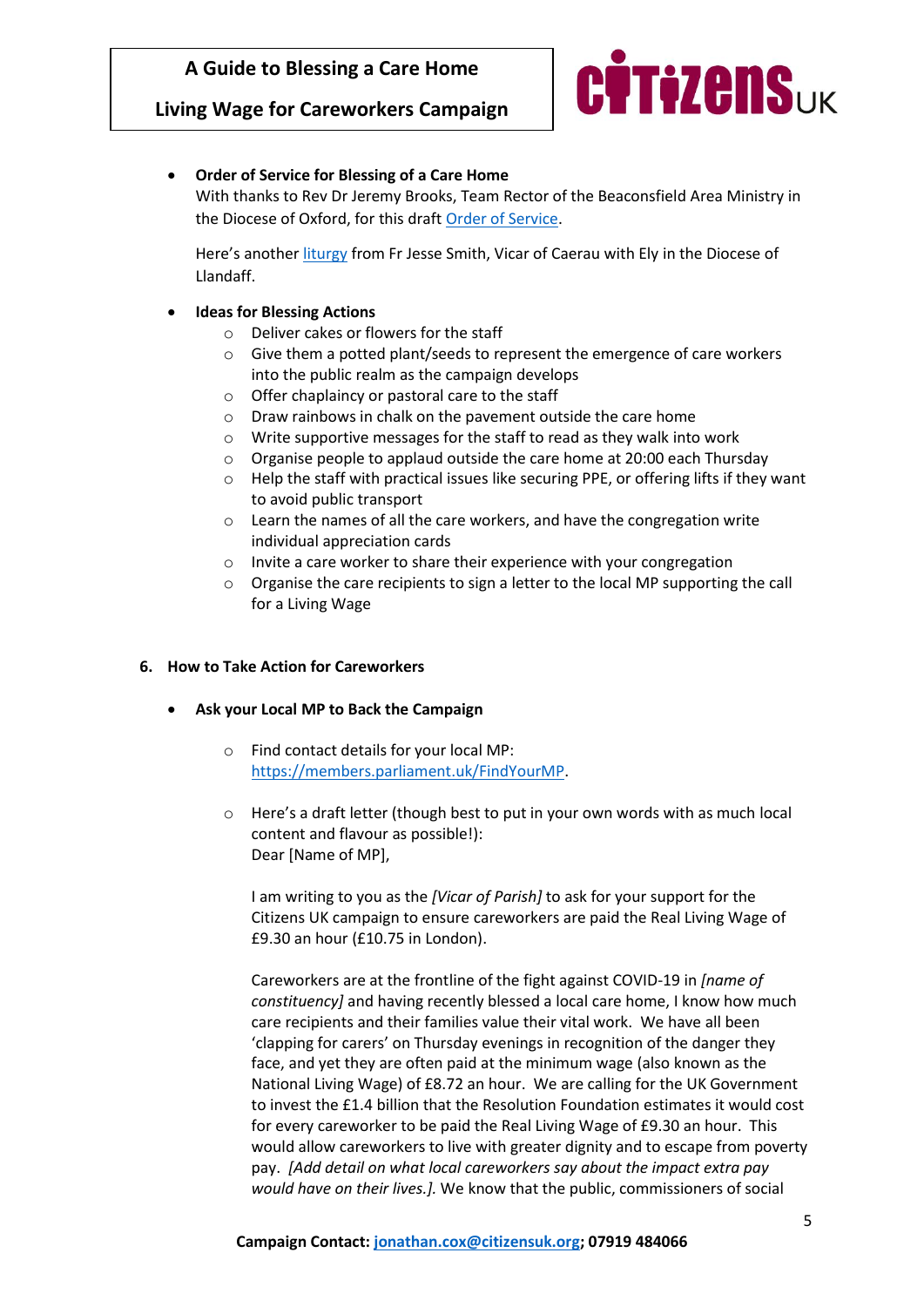## **Living Wage for Careworkers Campaign**



care such as local authorities, employers of careworkers, and recipients of care, would all like careworkers to be paid the Real Living Wage, but need additional investment from the UK Government to enable this.

We request an opportunity to meet with you on Zoom to discuss this issue with local community leaders, care recipients and careworkers, and would be grateful if you could offer some dates and times to meet.

We would also be grateful if you could raise this issue with the Chancellor of the Exchequer and Health Secretary at the earliest opportunity.

#### • **Ask your Local Council Leader to Back the Campaign**

- $\circ$  Find contact details for the leader of your local unitary, metropolitan borough, London borough, or county council (the larger of your local councils if you have more than one – they are the ones who tend to commission social care). The easiest way is to go on their website, and find the contact details for the 'Leader of the Council'.
- o Here's a draft letter (though best to put in your own words with as much local content and flavour as possible!): Dear Cllr [Name],

I am writing to you as the *[Vicar of Parish]* to ask for your support for the Citizens UK campaign to ensure careworkers are paid the Real Living Wage of £9.30 an hour (£10.75 in London).

Careworkers are at the frontline of the fight against COVID-19 in *[name of council area]* and having recently blessed a local care home, I know how much care recipients and their families value their vital work. We have all been 'clapping for carers' on Thursday evenings in recognition of the danger they face, and yet they are often paid at the minimum wage (also known as the National Living Wage) of £8.72 an hour. We are calling for the UK Government to invest the £1.4 billion that the Resolution Foundation estimates it would cost for every careworker to be paid the Real Living Wage of £9.30 an hour. This would allow careworkers to live with greater dignity and to escape from poverty pay. *[Add detail on what local careworkers say about the impact extra pay would have on their lives.].* We know that the public, commissioners of social care such as local authorities, employers of careworkers, and recipients of care, would all like careworkers to be paid the Real Living Wage, but need additional investment from the UK Government to enable this.

As a major commissioner of social care, we hope you could support the campaign by indicating that you would implement the payrise to a Real Living Wage for Careworkers if the UK Government provided additional financial resources to do so.

We request an opportunity to meet with you on Zoom to discuss this issue with local community leaders, care recipients and careworkers, and would be grateful if you could offer some dates and times to meet.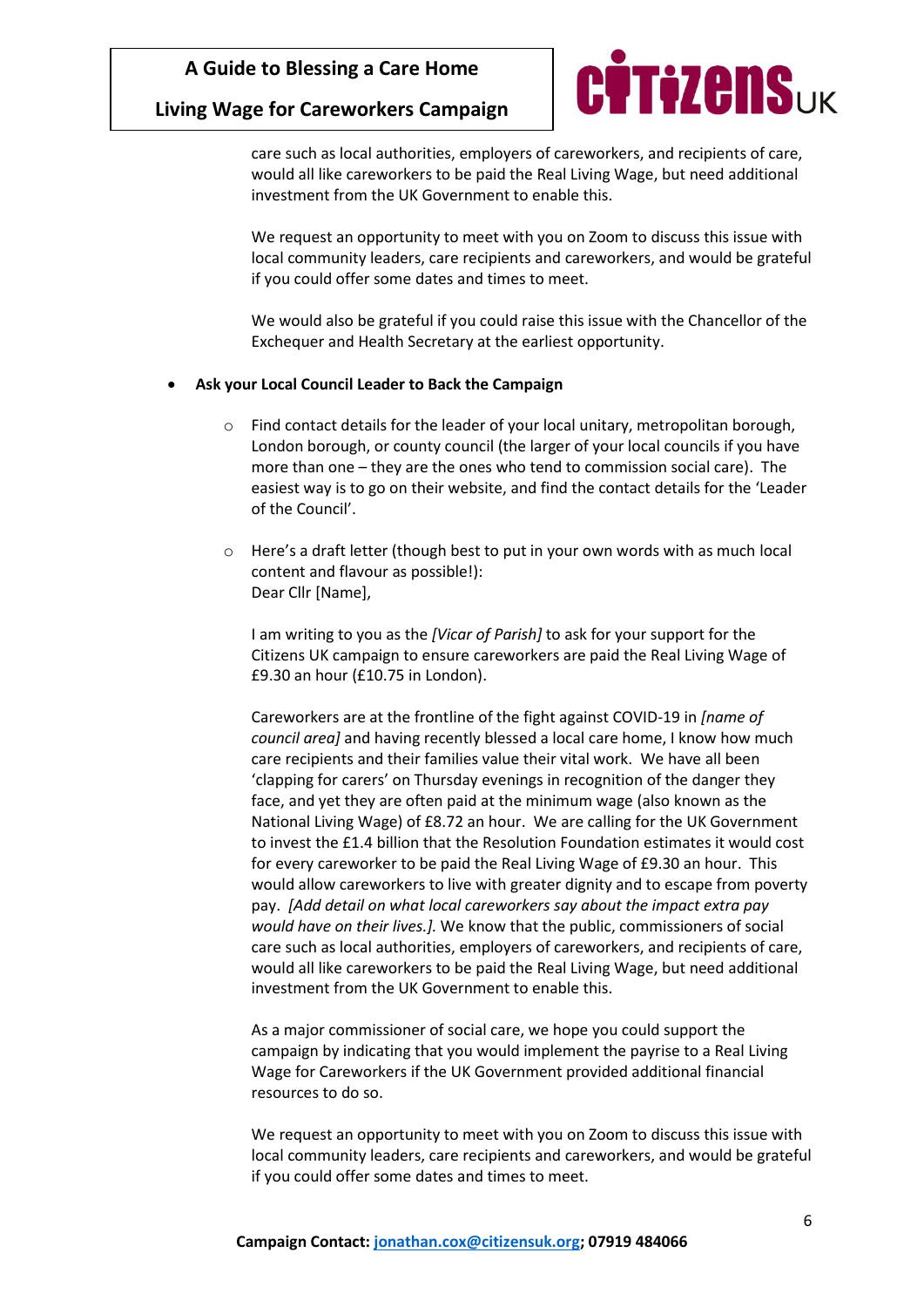## **Living Wage for Careworkers Campaign**



We would also be grateful if you could join with other community leaders and council leaders across the country write to the Chancellor of the Exchequer and Health Secretary asking them for extra investment to fund the Real Living Wage for Careworkers.

#### • **Write to your local paper**

o Here's a draft letter (though best to put in your own words with as much local content and flavour as possible!): Dear Sir,

Careworkers in [name of area] are at the frontline of the fight against COVID-19. Having recently blessed a local care home, I know how much care recipients and their families value their vital work. We have all been 'clapping for carers' on Thursday evenings in recognition of the danger they face, and yet they are often paid at the minimum wage (also known as the National Living Wage) of £8.72 an hour. We are calling for the UK Government to invest the £1.4 billion that the Resolution Foundation estimates it would cost for every careworker to be paid the Real Living Wage of £9.30 an hour. This would allow careworkers to live with greater dignity and to escape from poverty pay. *[Add detail on what local careworkers say about the impact extra pay would have on their lives.].* 

We know that the public, commissioners of social care such as local authorities, employers of careworkers, and recipients of care, would all like careworkers to be paid the Real Living Wage, but need additional investment from the UK Government to enable this.

Please support the campaign by signing the petition at <https://www.livingwage4keyworkers.org.uk/> and writing to your MP asking for their support for the campagn.

• **Tell us what happens!** – Please keep us up-to-date with any actions or responses from MPs/council leaders/local newspapers etc by emailing [jonathan.cox@citizensuk.org.](mailto:jonathan.cox@citizensuk.org)

#### **7. Resources**

Archbishop Sentamu and the Bishop of Durham launch Citizens UK's '[Real Living Wage for Care](https://www.archbishopofyork.org/news/news-2020/citizens-uk-launches-campaign-real-living-wage-key-workers-social-care-sector)  [Workers' campaig](https://www.archbishopofyork.org/news/news-2020/citizens-uk-launches-campaign-real-living-wage-key-workers-social-care-sector)n.

[Channel 4 News report](https://www.channel4.com/news/calls-for-key-workers-to-be-paid-real-living-wage) on the campaign launch

Longer [Channel 4 News report](https://www.channel4.com/news/charities-demand-care-home-workers-are-paid-a-living-wage) featuring Tabitha's story and good analysis of the structural problems in the social care sector:

Tabitha's petition is [here.](https://www.livingwage4keyworkers.org.uk/)

Alison Webster's podcast for Via Media: We [can't go back to not caring about care](https://viamedia.news/2020/06/02/we-cant-go-back-to-not-caring-about-care/?fbclid=IwAR1vU7002dVuVvUZkgnEiXnmJolktZfPrp2gdzZtRvv8RD9FCjxW1H1ogRE).

Campaign image for posters and social media 1: [Careworkers Deserve a Real Living Wage.](https://www.dropbox.com/s/3fu0p9sr48apm65/Careworkers%20RLW%20-%20Rainbow.jpg?dl=0)

Campaign image for posters and social media 2: [Careworkers Deserve PPE](https://www.dropbox.com/s/5su3f1oud9sapmj/Careworkers%20PPE.jpg?dl=0)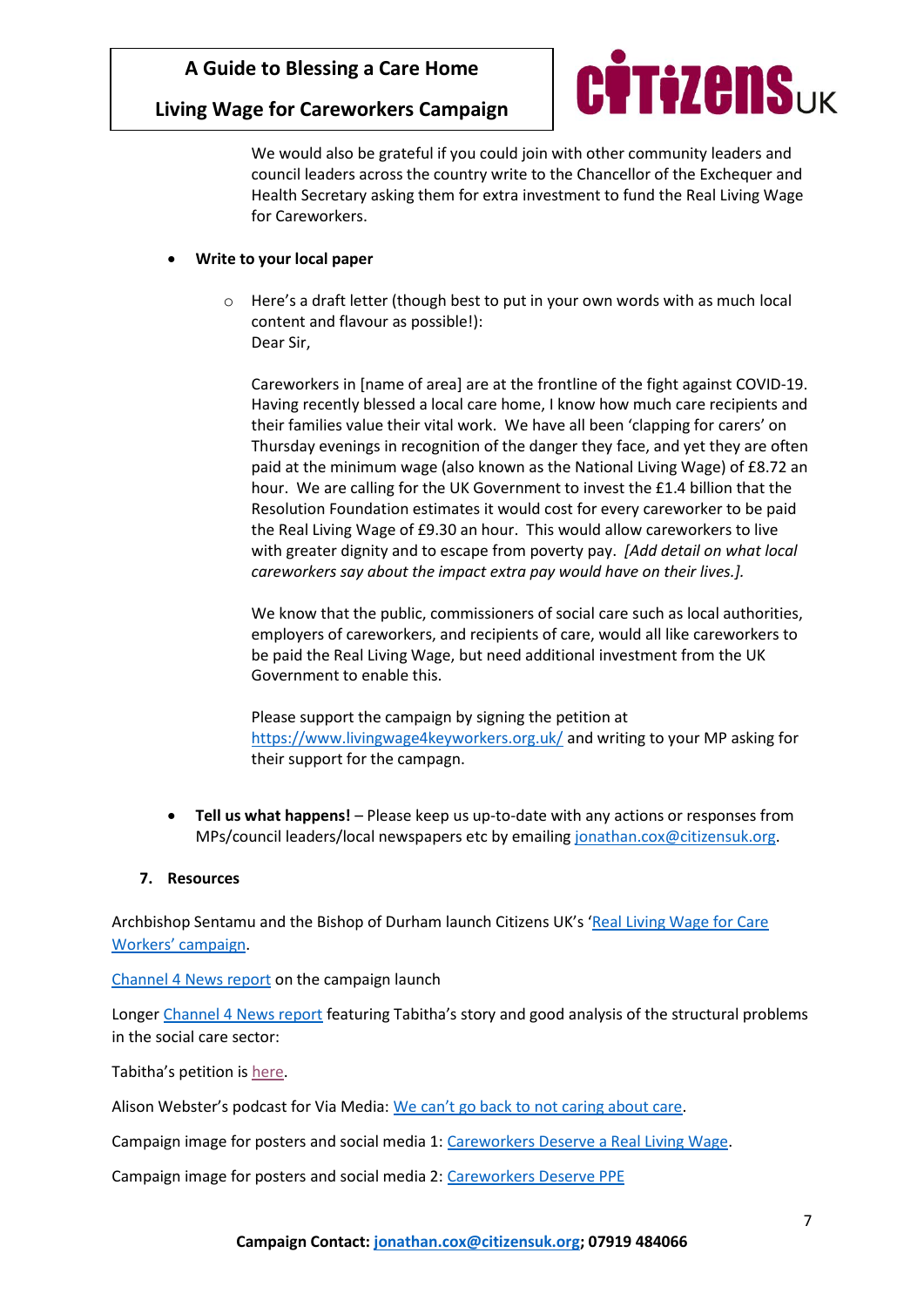**Living Wage for Careworkers Campaign**



Video of a Care Home Blessing: <https://www.facebook.com/stmarysbeaconsfield/videos/686209385565653/> Social media @CitizensUK #LivingWage4CareWorkers #LivingWage4KeyWorkers Living Wage for Careworkers [Campaign Planning Template](https://www.dropbox.com/s/iktcyoa6sh96fjc/PPE%20for%20Careworkers%20Template%20updated.docx?dl=0)

# **8. Frequently Asked Questions**

# **What if my local care home doesn't pay the Real Living Wage? How do I 'bless' it without embarrassing it?**

The vast majority of care homes and companies providing domiciliary care (care in people's own houses) will be paying less than the Real Living Wage to their care workers. Since Citizens UK first started to work on this issue in 2013, we have come across many care providers (who employ the care workers) and councils (who both employ careworkers and commission other organisations to provide care) who want to see the introduction of the Real Living Wage, but they just cannot afford to do so because of the increasing demand for social care, the impact of austerity on public sector budgets, and the long-term underinvestment in social care. Councils and care providers tell us that, if there was more funding available, they would like to pay the Real Living Wage (there are clear business benefits – see here: [https://www.livingwage.org.uk/good-for-business\)](https://www.livingwage.org.uk/good-for-business).

So the target of this campaign is the UK government, not the care homes or councils. Indeed, we see care providers and local authorities as important allies for the campaign – and you can show this by reaching out to them in advance, taking the time to listen to them and the challenges they face, offering to twin your church with them, making your actions as friendly and appreciative as possible, and inviting them to show their support for the campaign by joining you to lobby the local MP.

## **What's the difference between the Real Living Wage and the National Living Wage?**

The real Living Wage is an hourly rate of pay set independently and updated annually (not the UK government's National Living Wage). It is calculated according to the basic cost of living in the UK, and employers choose to pay the Living Wage on a voluntary basis. According to the Living Wage Foundation, since 2001 the campaign has impacted over 180,000 employees and redistributed over £800m to some of the lowest paid workers in the UK.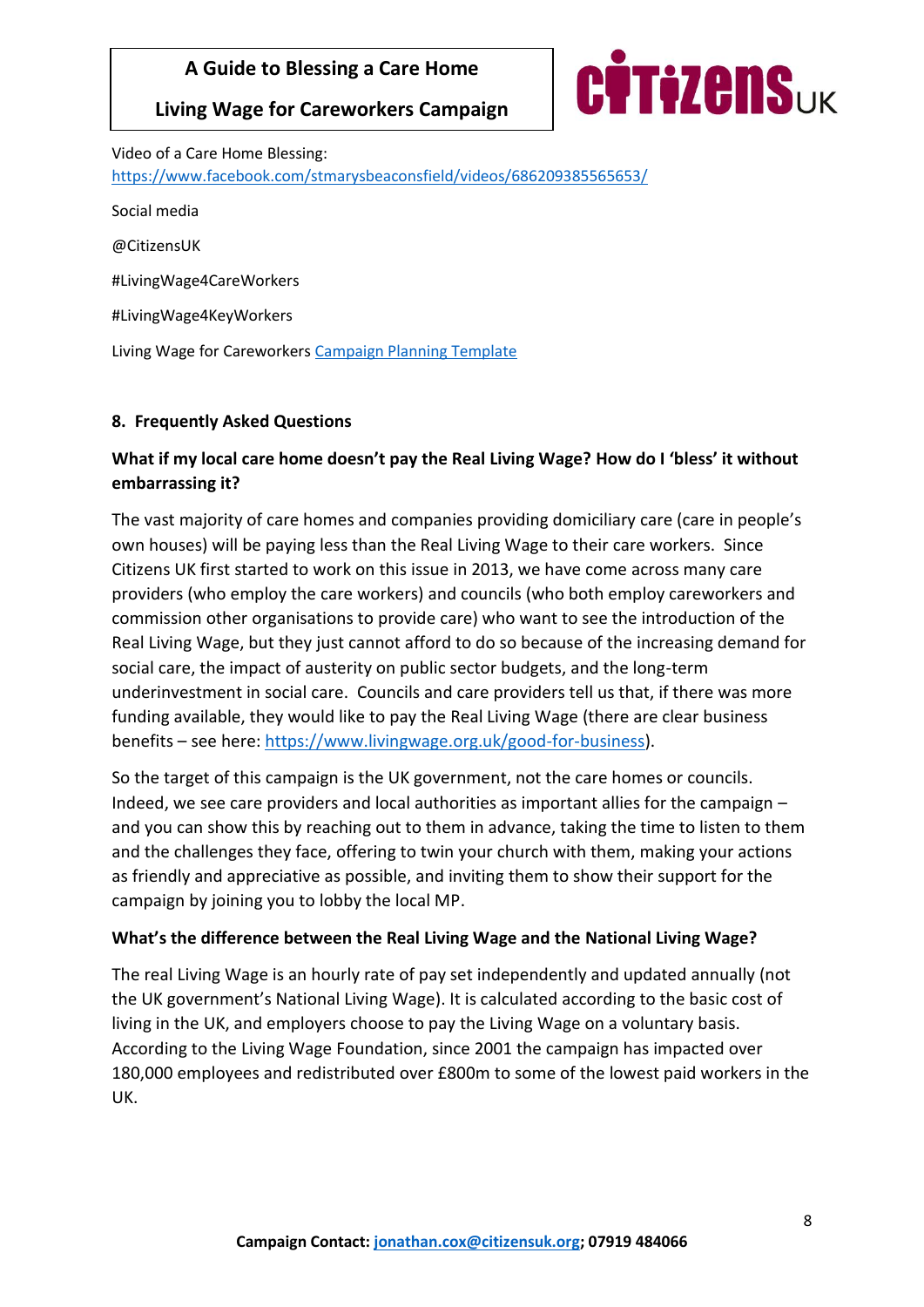**Living Wage for Careworkers Campaign**



# **Explaining UK Wage Rates**

|                                     | <b>THE</b><br><b>MINIMUM WAGE</b><br>Government minimum<br>for under 25s                     | <b>NATIONAL</b><br><b>LIVING WAGE</b><br>Government minimum<br>for over 25s   | <b>REAL</b><br><b>LIVING WAGE</b><br>The only wage rate based on<br>what people need to live                     |
|-------------------------------------|----------------------------------------------------------------------------------------------|-------------------------------------------------------------------------------|------------------------------------------------------------------------------------------------------------------|
| WHAT IS IT?                         | £8.20                                                                                        | £8.72                                                                         | £9.30 across the UK and<br>£10.75 in London                                                                      |
| IS IT THE LAW?                      | <b>Statutory</b>                                                                             | <b>Statutory</b>                                                              | <b>Voluntary</b>                                                                                                 |
| <b>WHAT AGE GROUP IS COVERED?</b>   | 21 and older                                                                                 | 25 and older                                                                  | 18 and older                                                                                                     |
| HOW IS IT SET?                      | <b>Negotiated settlement based on</b><br>recommendations from businesses<br>and trade unions | A% of medium earnings, it aims to<br>reach 66% of median earnings by<br>2024. | <b>Calculation made according to the</b><br>cost of living, based on a basket of<br>household goods and services |
| <b>IS THERE A LONDON WEIGHTING?</b> | <b>No London Weighting</b>                                                                   | <b>No London Weighting</b>                                                    | Yes - Separate higher rate for London                                                                            |

In April 2016 the government introduced a higher minimum wage rate for all staff over 25 years of age inspired by the Living Wage campaign - even calling it the 'national living wage'.

While we welcome this pay rise for low-paid workers, it is not a Living Wage as it isn't calculated based on actual living costs. The government's 'national living wage' is not calculated according to what employees and their families need to live. Instead, it is based on a target to reach 66% of median earnings by 2024. Under current forecasts this means a rise to £10.50 per hour by 2024. For under 25s, the minimum wage rates also take into account affordability for employers.

The real Living Wage rates are higher because they are independently-calculated based on what people need to get by. That's why we encourage all employers that can afford to do so to ensure their employees earn a wage that meets the costs of living, not just the government minimum.

You can find more information on the Living Wage Foundation website: <https://www.livingwage.org.uk/what-real-living-wage>

## **How much will this cost? Who should pay?**

The Resolution Foundation estimates that it would cost £1.4 billion to fund the Real Living Wage for all careworkers in the UK, and while social care is devolved to the Scottish, Welsh and Northern Ireland governments, only the UK Government has the financial clout to fund this change sustainably.

**What about all the other issues with our broken social care system? Shouldn't we be calling for wholesale reform?**